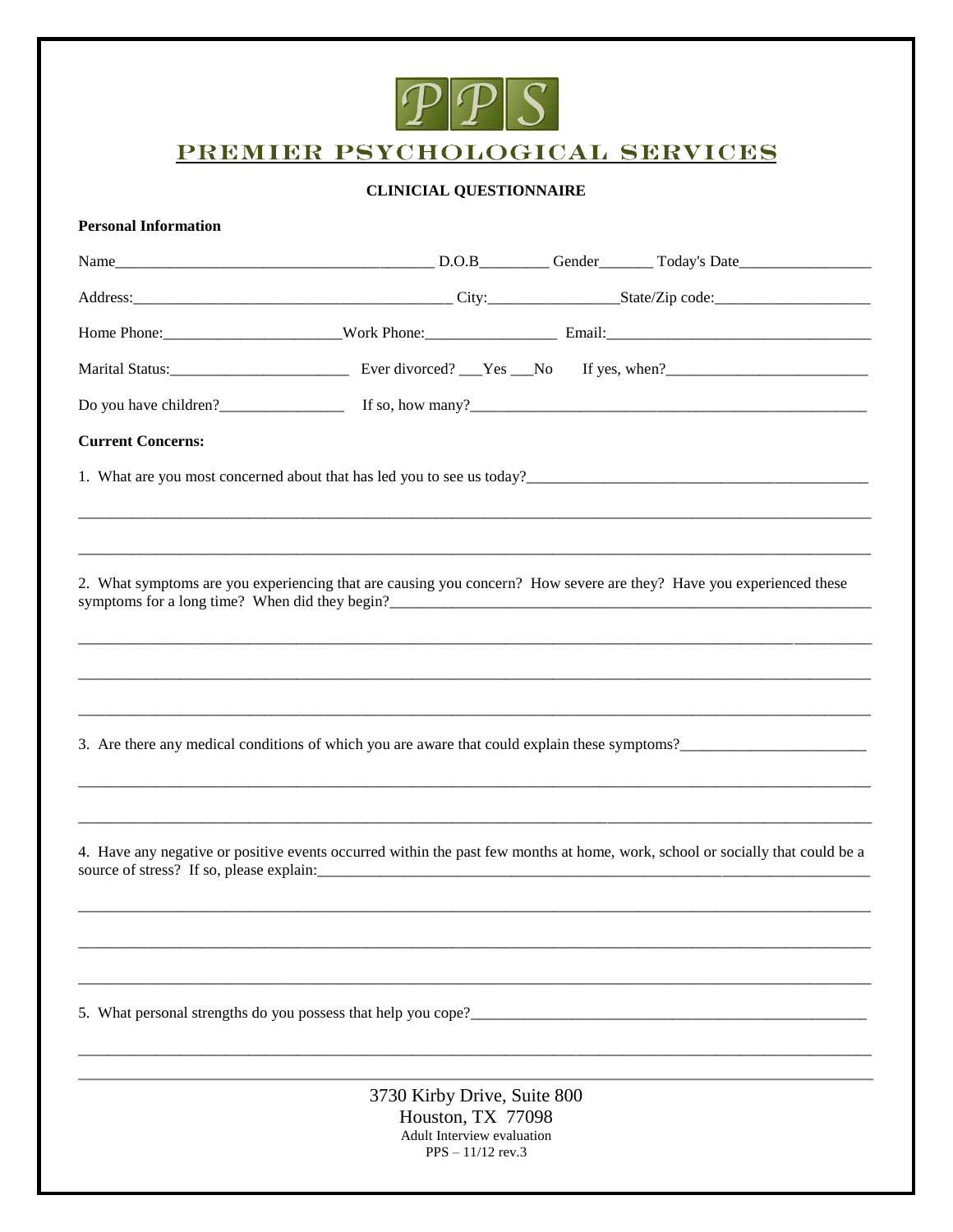#### **III. Childhood and Adolescent Historical Information**

Please describe any childhood diseases/illnesses/surgeries/injuries:\_\_\_\_\_\_\_\_\_\_\_\_\_\_\_\_\_\_\_\_\_\_\_\_\_\_\_\_\_\_\_\_\_\_\_\_\_\_\_\_\_\_\_\_\_\_\_\_

| Indicate if you had any of the following difficulties during your childhood or adolescence (Please circle YES responses) |                            |  |  |
|--------------------------------------------------------------------------------------------------------------------------|----------------------------|--|--|
| <b>Hyperactivity</b>                                                                                                     | Low Self-Esteem            |  |  |
| Problems with Attention                                                                                                  | <b>Overly Passive</b>      |  |  |
| Problems with Self-Control                                                                                               | <b>Nervous</b>             |  |  |
| Problems with Learning in School                                                                                         | Worried                    |  |  |
| Aggressive Behavior                                                                                                      | Disorganized               |  |  |
| <b>Started Fights</b>                                                                                                    | Forgetful                  |  |  |
| <b>Bullied Others</b>                                                                                                    | Trouble Learning in School |  |  |
| Lying                                                                                                                    | Unmotivated in School      |  |  |
| <b>Stealing</b>                                                                                                          | Trouble with Reading       |  |  |
| Unhappy                                                                                                                  | Trouble with Writing       |  |  |
| Few friends                                                                                                              | Trouble with Math          |  |  |
|                                                                                                                          |                            |  |  |

\_\_\_\_\_\_\_\_\_\_\_\_\_\_\_\_\_\_\_\_\_\_\_\_\_\_\_\_\_\_\_\_\_\_\_\_\_\_\_\_\_\_\_\_\_\_\_\_\_\_\_\_\_\_\_\_\_\_\_\_\_\_\_\_\_\_\_\_\_\_\_\_\_\_\_\_\_\_\_\_\_\_\_\_\_\_\_\_\_\_\_\_\_\_\_\_\_\_\_\_\_\_

Further comments

#### **IV. Health Information**

Have you had any of the following health problems?

| Hyperactivity              | Head Injury                 |
|----------------------------|-----------------------------|
| Allergies                  | Surgery                     |
| Asthma                     | Diabetes                    |
| Cardiac Problems           | <b>Hearing Problems</b>     |
| <b>High Blood Pressure</b> | <b>Vision Problems</b>      |
| Seizure Disorder           | <b>Psychiatric Problems</b> |
| <b>Broken Bones</b>        | Previous Hospitalizations   |
| Poisoning                  | Problems with Fertility     |

\_\_\_\_\_\_\_\_\_\_\_\_\_\_\_\_\_\_\_\_\_\_\_\_\_\_\_\_\_\_\_\_\_\_\_\_\_\_\_\_\_\_\_\_\_\_\_\_\_\_\_\_\_\_\_\_\_\_\_\_\_\_\_\_\_\_\_\_\_\_\_\_\_\_\_\_\_\_\_\_\_\_\_\_\_\_\_\_\_\_\_\_\_\_\_\_\_\_\_\_\_\_ \_\_\_\_\_\_\_\_\_\_\_\_\_\_\_\_\_\_\_\_\_\_\_\_\_\_\_\_\_\_\_\_\_\_\_\_\_\_\_\_\_\_\_\_\_\_\_\_\_\_\_\_\_\_\_\_\_\_\_\_\_\_\_\_\_\_\_\_\_\_\_\_\_\_\_\_\_\_\_\_\_\_\_\_\_\_\_\_\_\_\_\_\_\_\_\_\_\_\_\_\_\_

\_\_\_\_\_\_\_\_\_\_\_\_\_\_\_\_\_\_\_\_\_\_\_\_\_\_\_\_\_\_\_\_\_\_\_\_\_\_\_\_\_\_\_\_\_\_\_\_\_\_\_\_\_\_\_\_\_\_\_\_\_\_\_\_\_\_\_\_\_\_\_\_\_\_\_\_\_\_\_\_\_\_\_\_\_\_\_\_\_\_\_\_\_\_\_\_\_\_\_\_\_\_

\_\_\_\_\_\_\_\_\_\_\_\_\_\_\_\_\_\_\_\_\_\_\_\_\_\_\_\_\_\_\_\_\_\_\_\_\_\_\_\_\_\_\_\_\_\_\_\_\_\_\_\_\_\_\_\_\_\_\_\_\_\_\_\_\_\_\_\_\_\_\_\_\_\_\_\_\_\_\_\_\_\_\_\_\_\_\_\_\_\_\_\_\_\_\_\_\_\_\_\_\_\_

\_\_\_\_\_\_\_\_\_\_\_\_\_\_\_\_\_\_\_\_\_\_\_\_\_\_\_\_\_\_\_\_\_\_\_\_\_\_\_\_\_\_\_\_\_\_\_\_\_\_\_\_\_\_\_\_\_\_\_\_\_\_\_\_\_\_\_\_\_\_\_\_\_\_\_\_\_\_\_\_\_\_\_\_\_\_\_\_\_\_\_\_\_\_\_\_\_\_\_\_\_

\_\_\_\_\_\_\_\_\_\_\_\_\_\_\_\_\_\_\_\_\_\_\_\_\_\_\_\_\_\_\_\_\_\_\_\_\_\_\_\_\_\_\_\_\_\_\_\_\_\_\_\_\_\_\_\_\_\_\_\_\_\_\_\_\_\_\_\_\_\_\_\_\_\_\_\_\_\_\_\_\_\_\_\_\_\_\_\_\_\_\_\_\_\_\_\_\_\_\_\_\_\_

Further details/dates:

Are you currently taking any medications? Please list, if yes:

List any other health difficulties you have now or have had in the past\_\_\_\_\_\_\_\_\_\_\_\_\_\_\_\_\_\_\_\_\_\_\_\_\_\_\_\_\_\_\_\_\_\_\_\_\_\_\_\_\_\_\_\_\_\_

Who is your current primary care physician?\_\_\_\_\_\_\_\_\_\_\_\_\_\_\_\_\_\_\_\_\_\_\_\_\_\_\_\_\_\_\_\_\_\_\_\_\_\_\_\_\_\_\_\_\_\_\_\_\_\_\_\_\_\_\_\_\_\_\_\_\_\_\_\_\_\_

Are you being treated by any other health professionals? If yes, provide details\_\_\_\_\_\_\_\_\_\_\_\_\_\_\_\_\_\_\_\_\_\_\_\_\_\_\_\_\_\_\_\_\_\_\_\_\_\_

3730 Kirby Drive, Suite 800 Houston, TX 77098 Adult Interview evaluation PPS – 11/12 rev.3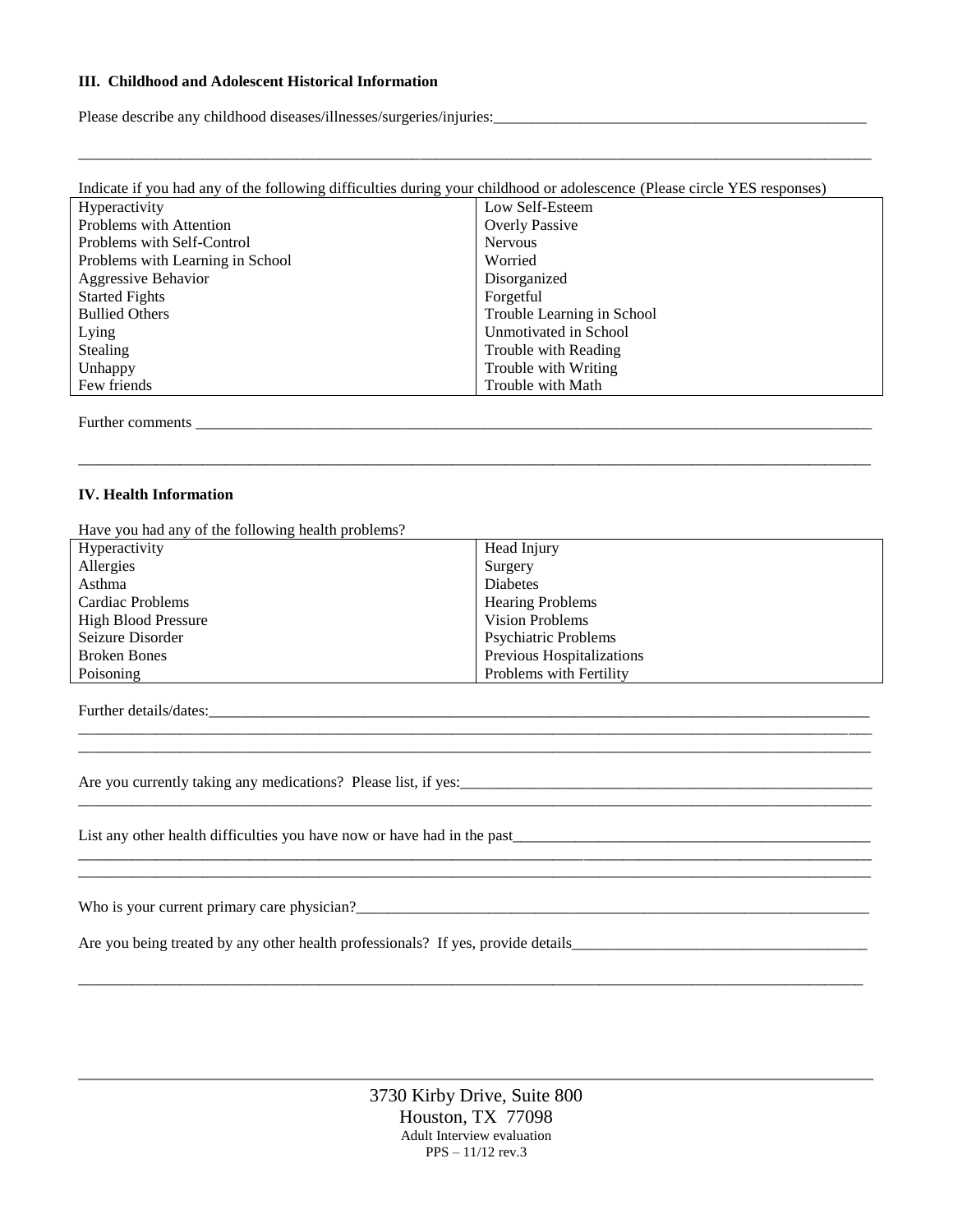## **V. Educational Information**

| If you attended post-secondary school (vocational technical school/undergraduate/graduate school please provide:<br>_generally feel positive<br>mood changes from happy to sad easily<br>_quick to anger<br>irritable<br>__sad/depressed much of the time<br>afraid to take chances<br>_slow to anger<br>anxious, generally worried<br>trouble making decisions                                                | The highest grade completed:<br>$8^{\text{th}}$ $9^{\text{th}}$ $10^{\text{th}}$ $11^{\text{th}}$ $11^{\text{th}}$ $12^{\text{th}}$ some college graduated college graduated college + |  |  |  |
|----------------------------------------------------------------------------------------------------------------------------------------------------------------------------------------------------------------------------------------------------------------------------------------------------------------------------------------------------------------------------------------------------------------|----------------------------------------------------------------------------------------------------------------------------------------------------------------------------------------|--|--|--|
| Name of School<br><u>Name of School</u><br>__cheerful and generally happy<br>Do you have trouble making friends?<br><b>VII. Employment History</b><br>Are you currently employed? _____ yes _________ no. If yes, give details:<br>Length of time in your current job:<br>Provide your previous employment history below (start with your next most recent job)                                                |                                                                                                                                                                                        |  |  |  |
| <b>VI. Social History</b><br>Which of the following best describes you most of the time (Check all that apply)<br>_generally feel optimistic<br>___confident in my abilities<br>Dates: 2008 and 2008 and 2008 and 2008 and 2008 and 2008 and 2008 and 2008 and 2008 and 2008 and 2008 and 2008 and 2008 and 2008 and 2008 and 2008 and 2008 and 2008 and 2008 and 2008 and 2008 and 2008 and 2008 and 2008 and |                                                                                                                                                                                        |  |  |  |
|                                                                                                                                                                                                                                                                                                                                                                                                                |                                                                                                                                                                                        |  |  |  |
|                                                                                                                                                                                                                                                                                                                                                                                                                |                                                                                                                                                                                        |  |  |  |
|                                                                                                                                                                                                                                                                                                                                                                                                                |                                                                                                                                                                                        |  |  |  |
|                                                                                                                                                                                                                                                                                                                                                                                                                |                                                                                                                                                                                        |  |  |  |
|                                                                                                                                                                                                                                                                                                                                                                                                                |                                                                                                                                                                                        |  |  |  |
|                                                                                                                                                                                                                                                                                                                                                                                                                |                                                                                                                                                                                        |  |  |  |
|                                                                                                                                                                                                                                                                                                                                                                                                                |                                                                                                                                                                                        |  |  |  |
|                                                                                                                                                                                                                                                                                                                                                                                                                |                                                                                                                                                                                        |  |  |  |
|                                                                                                                                                                                                                                                                                                                                                                                                                |                                                                                                                                                                                        |  |  |  |
|                                                                                                                                                                                                                                                                                                                                                                                                                |                                                                                                                                                                                        |  |  |  |
|                                                                                                                                                                                                                                                                                                                                                                                                                |                                                                                                                                                                                        |  |  |  |
|                                                                                                                                                                                                                                                                                                                                                                                                                |                                                                                                                                                                                        |  |  |  |
|                                                                                                                                                                                                                                                                                                                                                                                                                |                                                                                                                                                                                        |  |  |  |
|                                                                                                                                                                                                                                                                                                                                                                                                                |                                                                                                                                                                                        |  |  |  |
|                                                                                                                                                                                                                                                                                                                                                                                                                |                                                                                                                                                                                        |  |  |  |
|                                                                                                                                                                                                                                                                                                                                                                                                                |                                                                                                                                                                                        |  |  |  |
|                                                                                                                                                                                                                                                                                                                                                                                                                |                                                                                                                                                                                        |  |  |  |
|                                                                                                                                                                                                                                                                                                                                                                                                                |                                                                                                                                                                                        |  |  |  |
|                                                                                                                                                                                                                                                                                                                                                                                                                |                                                                                                                                                                                        |  |  |  |
|                                                                                                                                                                                                                                                                                                                                                                                                                |                                                                                                                                                                                        |  |  |  |

3730 Kirby Drive, Suite 800 Houston, TX 77098 Adult Interview evaluation PPS – 11/12 rev.3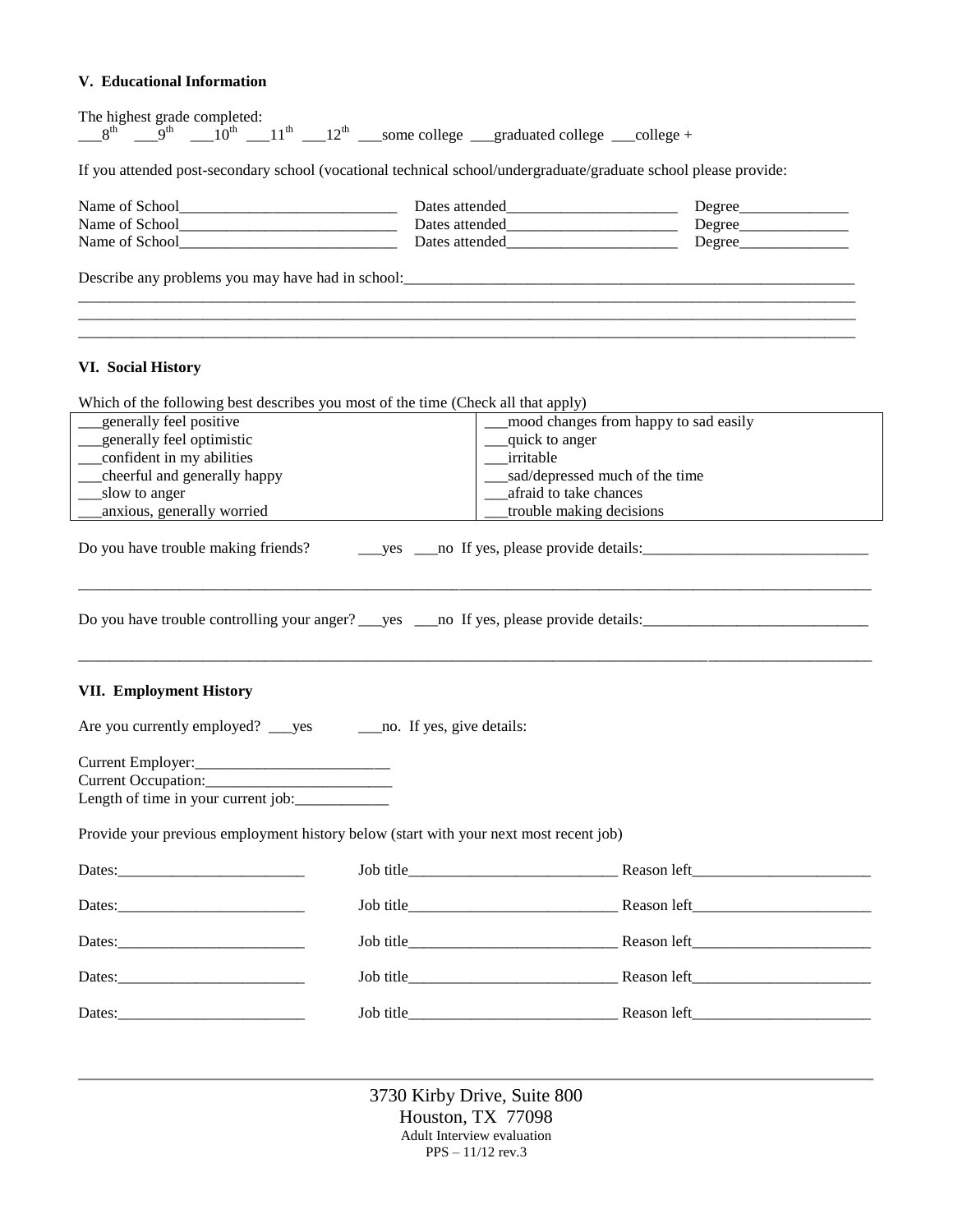| <b>VIII Anxiety Symptoms Checklist</b>                                                                  |                |     |
|---------------------------------------------------------------------------------------------------------|----------------|-----|
| Check the box that best describes your mood behavior over the past two weeks:                           | N <sub>0</sub> | Yes |
| I become intensely fearful in certain situations and experience several of the following symptoms:      |                |     |
| *palpitations or accelerated heart rate                                                                 |                |     |
| *sweating                                                                                               |                |     |
| *trembling or shaking                                                                                   |                |     |
| *sensations of shortness of breath or smothering                                                        |                |     |
| *feeling of choking                                                                                     |                |     |
| *chest pain or discomfort                                                                               |                |     |
| *nausea or abdominal distress                                                                           |                |     |
| *feeling dizzy or lightheaded or faint                                                                  |                |     |
| *feelings of unreality or of being detached from oneself                                                |                |     |
| *fear of losing control                                                                                 |                |     |
| *fear of dying                                                                                          |                |     |
| *numbness                                                                                               |                |     |
| *chills or hot flashes                                                                                  |                |     |
| I become anxious about being in places or situations from which escape might be difficult (or           |                |     |
| Embarrassing) or in which help may not be available                                                     |                |     |
| I have a persistent fear that is excessive or unreasonable that is triggered by the presence or         |                |     |
| anticipation of a specific object or situation (e.g., flying, heights, animals, receiving an injection) |                |     |
| I have a persistent fear of being embarrassed in social situations                                      |                |     |
| Social situations almost always cause me to become anxious                                              |                |     |
| I try to avoid situations that cause me to be afraid                                                    |                |     |
| I have recurrent thoughts or impulses that are inappropriate and cause me to become anxious or          |                |     |
| distressed.                                                                                             |                |     |
| I perform repetitive behaviors (e.g., hand washing, ordering, checking) or mental acts (e.g.,           |                |     |
| Praying, counting, repeating words silently) to prevent something negative from occurring               |                |     |
| I have experienced, witnessed, or was exposed to an event or events that involved actual or             |                |     |
| threatened death or serious injury or a threat of such and I have recurrent distressing                 |                |     |
| recollections of the event that interfere with my thinking.                                             |                |     |
| I have experienced excessive anxiety and worry on more days than not for at least the past six          |                |     |
| months.                                                                                                 |                |     |

# **IX. Mood Problems Checklist**

Please check the box that best describes your mood and behavior over the past two weeks and also mark if this has been present for 2 years or more.

|                                                                                                          |        | Present    |
|----------------------------------------------------------------------------------------------------------|--------|------------|
|                                                                                                          | Yes No | $2+$ years |
| I feel depressed most of the day, nearly every day                                                       |        |            |
| I have little interest in doing things or find little pleasure in the things I used to enjoy             |        |            |
| I have had a significant weight loss/gain (more than 5% in a month) or change in appetite                |        |            |
| (decrease or increase)                                                                                   |        |            |
| I have trouble falling asleep or I sleep too much nearly every day                                       |        |            |
| I have trouble concentrating and making decisions daily                                                  |        |            |
| I have recurrent thoughts of death, recurrent suicidal thoughts                                          |        |            |
| I feel worthless or guilty nearly everyday                                                               |        |            |
| Lately, my self-esteem is very good and I feel as if I could do just about anything                      |        |            |
| I have less need for sleep than I generally do                                                           |        |            |
| I am more talkative than usual or feel pressure to keep talking                                          |        |            |
| My ideas change often and my thoughts are racing                                                         |        |            |
| I have become very distractible                                                                          |        |            |
| I am more focused in accomplishing goals than I normally am                                              |        |            |
| I have become involved in pleasurable activities that have had negative consequences (e.g., unrestrained |        |            |
| buying sprees, sexual indiscretions, or foolish business investments)                                    |        |            |

3730 Kirby Drive, Suite 800 Houston, TX 77098 Adult Interview evaluation PPS – 11/12 rev.3